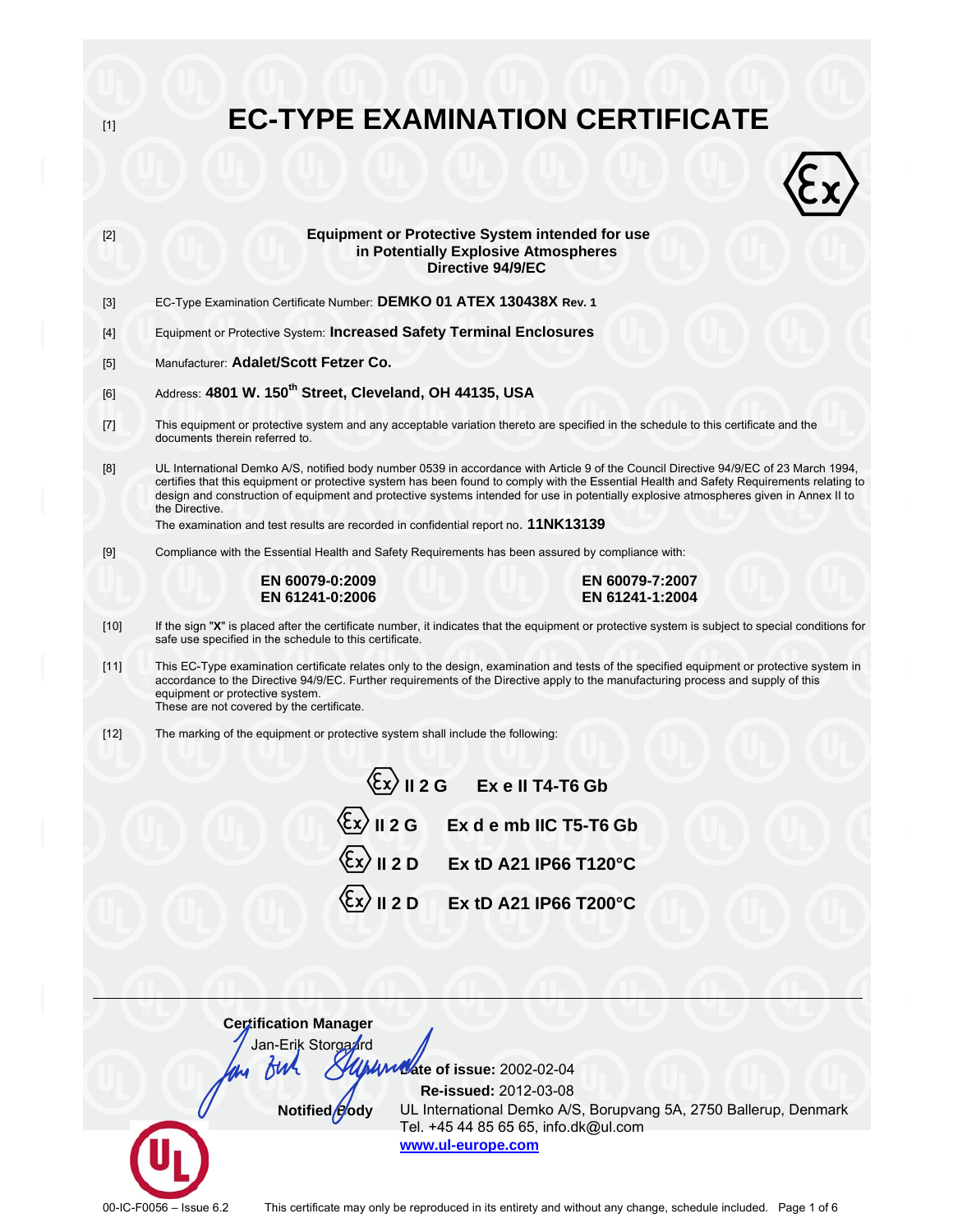$[13]$  $[14]$ 

## **Schedule EC-TYPE EXAMINATION CERTIFICATE No. DEMKO 01 ATEX 130438X Rev. 1**

**Report: 11NK13139** 

#### $[15]$ Description of Equipment or protective system

These are steel or stainless steel enclosures with screw secured covers and terminal blocks. The Type TSC series enclosures are manufactured of polyester powder coated steel or brushed series 304 and 316L stainless steel (respectively) and are available in various sizes and depths. The boxes consist of a cover, body, grounding lug, gland plates and gaskets. The enclosures may be mounted in a vertical or horizontal position and can be fitted with up to four gland plates.

The Type CSC series of enclosures are Control Panel Enclosures designed to incorporate control, display and regulatory type devices. Connections to these devices are made directly or through terminal blocks fitted inside the enclosures. Their construction is identical to the Type TSC series enclosures.

Nomenclature for Type TSC:

|  |                                                                  | TSC4 -18 18 08 -EMC -A R0001 |         |
|--|------------------------------------------------------------------|------------------------------|---------|
|  | $\mathbb{I}$ $\mathbb{I}$ $\mathbb{I}$ $\mathbb{I}$ $\mathbb{V}$ | <b>V</b> VI                  | $  VII$ |

I - Enclosure Material and Type

TSC4 - Powder Coated Cold Rolled/Hot Rolled Steel Terminal Enclosure TSC4X - Brushed Finish Stainless Steel 304 Terminal Enclosure

TSC4X6 - Brushed Finish Stainless Steel 316L Terminal Enclosure

#### II - Enclosure Length

XX - Any two-digit number (Maximum 2100 mm)

- III Enclosure Width XX - Any two-digit number (Maximum 1000 mm)
- IV Enclosure Depth
	- XX Any two-digit number (Maximum 406 mm)

#### $V - EMC$

EMC shielding installed on cover

### VI - Gland Plate Location(s)\*

- A Gland plate on topside
- B Gland plate on bottom side
- C Gland plate on left side
- D Gland plate on right side

\*Omit dashes when multiple gland plates are installed

VII - Adalet Assembly Part Number

XXXXX - Any five digit alpha-numeric characters

Nomenclature for Type CSC:

| CSC <sub>4</sub> |                                                                                                          |  | $-18$ 18 08 1 $-A$ | R000 <sup>-</sup> |
|------------------|----------------------------------------------------------------------------------------------------------|--|--------------------|-------------------|
| and the state    | $\mathbf{H} \odot \mathbf{H} \mathbf{H}$ $\mathbf{V} \odot \mathbf{V} \rightarrow \mathbf{V} \mathbf{H}$ |  |                    | VII               |

I - Enclosures Material Type

CSC4 - Powder Coated Cold Rolled/Hot Rolled Steel Control Panel Enclosure CSC4X - Brushed Finish Stainless Steel 304 Control Panel Enclosure CSC4X6 - Brushed Finish Stainless Steel 316L Control Panel Enclosure

#### II - Enclosure Length

XX - Any two-digit number (Maximum 610 mm)

## III - Enclosure Width

XX - Any two-digit number (Maximum 610 mm)

#### IV - Enclosure Depth

XX - Any two-digit number (Maximum 406 mm)

V - Number of Operating Devices

 $1 - 25$ 

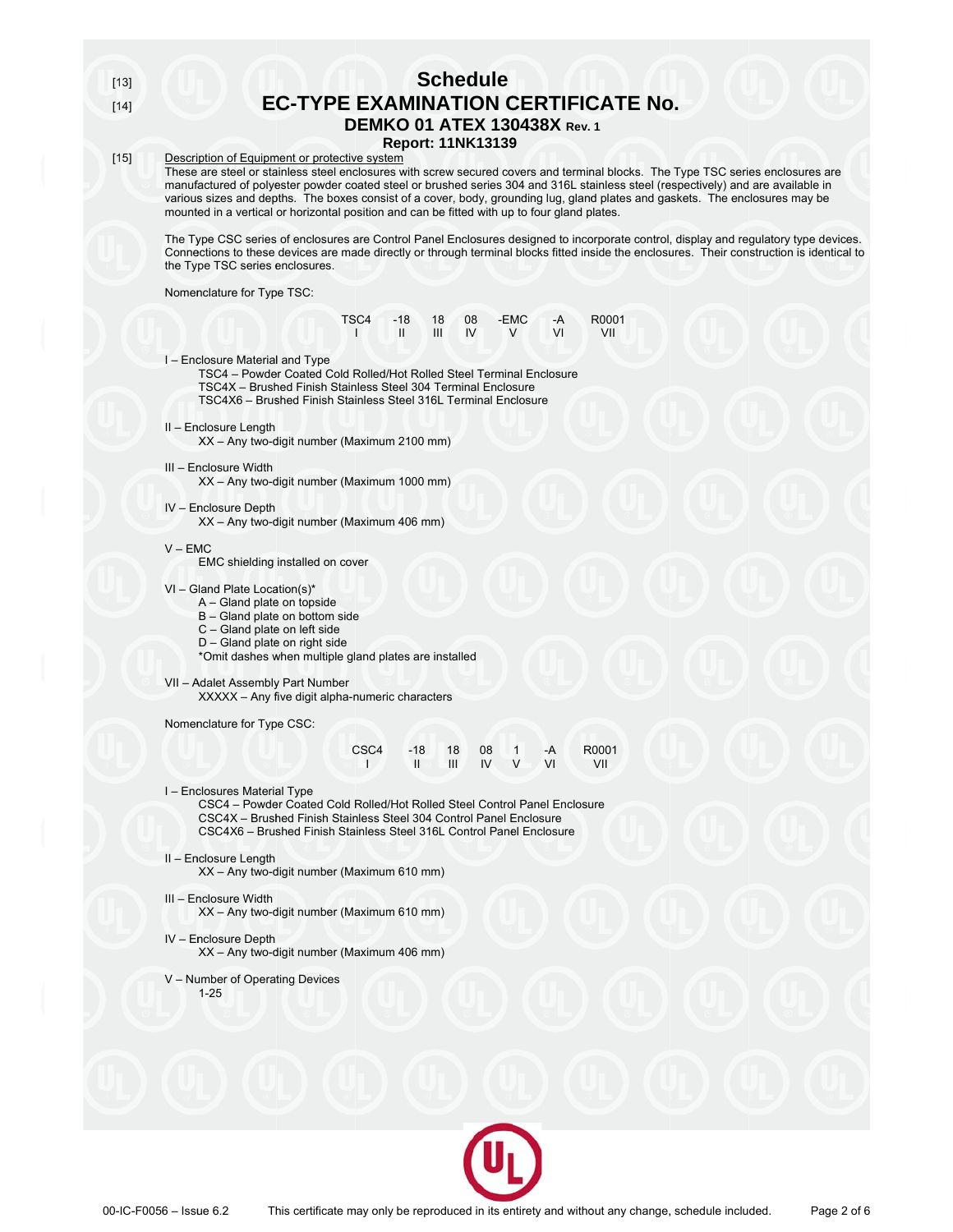$[13]$  $[14]$ 

## **Schedule EC-TYPE EXAMINATION CERTIFICATE No. DEMKO 01 ATEX 130438X Rev. 1**

**Report: 11NK13139** Nomenclature for Type CSC (Cont'd):

## $VI - Gland Plate Location(s)<sup>*</sup>$

- A Gland plate on topside
- B Gland plate on bottom side
- C Gland plate on left side
- D Gland plate on right side
- \*Omit dashes when multiple gland plates are installed

#### VII - Adalet Assembly Part Number

Am

XXXX - Any four digit alpha-numeric characters

#### Temperature range

The TSC series of enclosures have a Dust Temperature Rating of T120°C. The CSC series of enclosures have a Dust Temperature Rating of T200°C.

The relation between ambient temperature and the assigned temperature class is as follows:

| bient temperature range                              | <b>Temperature class</b> |
|------------------------------------------------------|--------------------------|
| -20 $^{\circ}$ C to +40 $^{\circ}$ C                 |                          |
| -20 $\mathrm{^{\circ}C}$ to +55 $\mathrm{^{\circ}C}$ | T5                       |
| -20 $\mathrm{^{\circ}C}$ to +70 $\mathrm{^{\circ}C}$ | T4                       |

**Electrical data** Maximum working voltage: 1,1 kV

#### Installation instructions

All cable entry devices and blanking elements shall be certified for protection type 'e' and IP66.

Unused apertures shall be closed with suitable glancing elements of protection type 'e' and IP66.

For ambient temperatures below -10°C and above +60°C use field wiring suitable for both minimum and maximum ambient temperature. All cable and conductors must be suitable for 80°C when the ambient temperature is -20°C to 40°C, 95°C when the ambient temperature is -20°C to 55°C, and 110°C when the ambient temperature is -20°C to 70°C.

Routine tests Routine tests are not required.

#### $[16]$ Report No.

Project Report No.: 11NK13139 (Hazardous Location Testing)

Documents:

| <b>Description:</b>                                                                          | <b>Drawing No.:</b> | Rev. Level: Date: |            |
|----------------------------------------------------------------------------------------------|---------------------|-------------------|------------|
| TSC4(X)(X6) Increased Safety Terminal Enclosure Series Metric Datasheet<br>(2 pages)         | <b>DS545M</b>       | D.                | 2012-01-30 |
| Alternate construction Design Guide for TSC Series Enclosures                                | <b>DS652</b>        | D                 | 2011-12-05 |
| EMC Shielding Box Flange Design and EMC Gasket Installation                                  | <b>DS655</b>        | B                 | 2002-06-10 |
| Installation Sheet TSC Series Terminal Enclosures (4 pages)                                  | <b>DS647</b>        | $\mathsf{C}$      | 2012-02-10 |
| Minimum Conductor Rating Label                                                               | M3281               | C                 | 2009-09-04 |
| ATEX Nameplate for TSC Series Increased Safety Enclosures with Terminal<br><b>Blocks</b>     | M3326               | F                 | 2012-01-25 |
| <b>Ground Stud for Enclosures</b>                                                            | 18812               | E                 | 2000-11-29 |
| CSC4(X)(X6) Control Panel Enclosure Series Metric Datasheet (2 pages)                        | <b>DS849</b>        | A                 | 2009-07-22 |
| Installation Sheet CSC Series Control Panel Enclosures (4 pages)                             | <b>DS711</b>        | C                 | 2012-02-03 |
| Nameplate for CSC Series Control Panel Enclosures with 'd e mb'<br>Components (T6 only)      | M6174               | C                 | 2012-02-03 |
| Nameplate for CSC Series Control Panel Enclosures with 'e' Components<br>$(T6 \text{ only})$ | M6175               | C                 | 2012-02-03 |
| Nameplate for CSC Series Control Panel Enclosures with 'd e mb'<br>Components                | M6176               | C                 | 2012-02-03 |
| Nameplate for CSC Series Control Panel Enclosures with 'e' Components                        | M6177               | C                 | 2012-02-03 |
|                                                                                              |                     |                   |            |

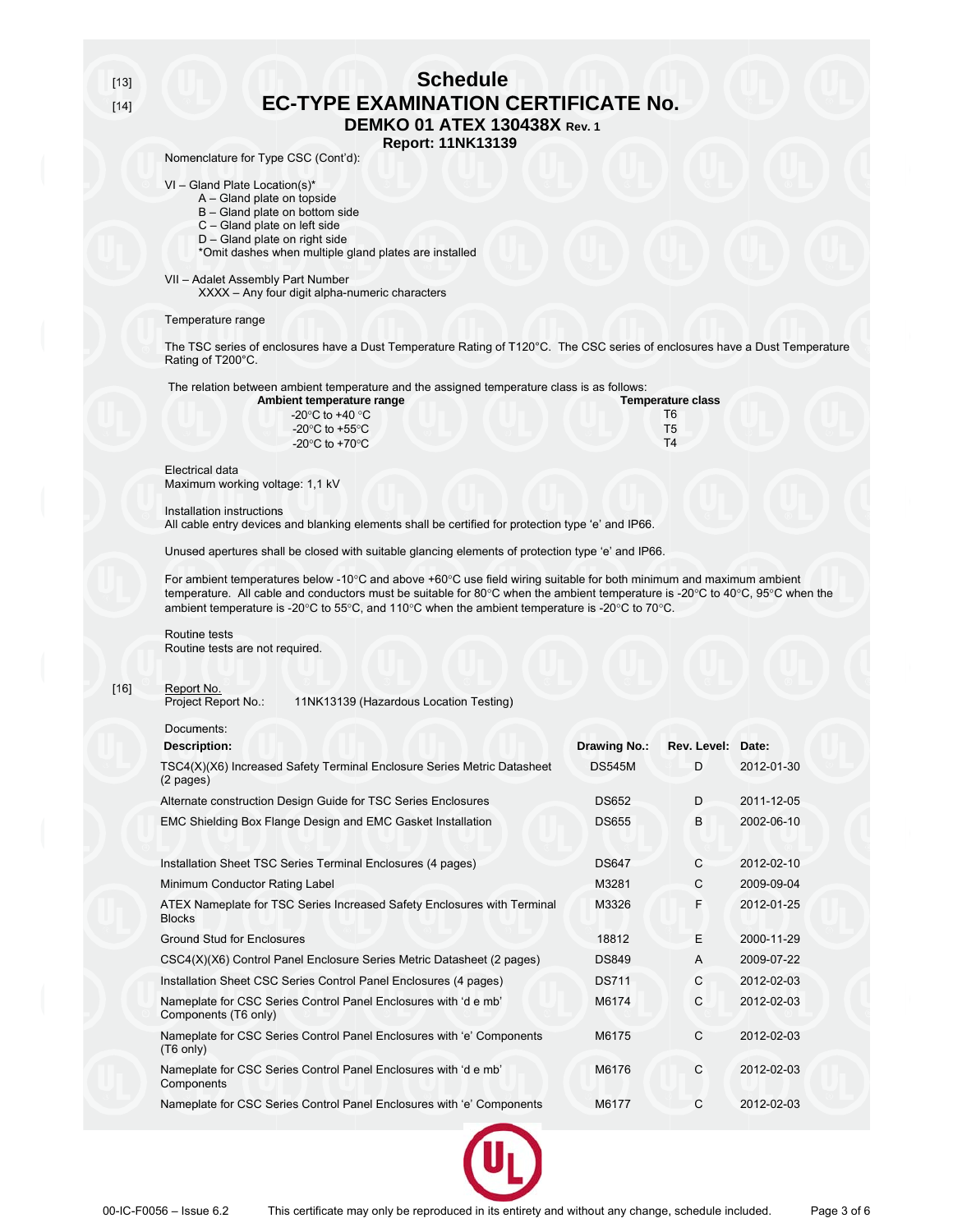# **Schedule EC-TYPE EXAMINATION CERTIFICATE No. DEMKO 01 ATEX 130438X Rev. 1 Report: 11NK13139**

## **Terminal Content for TSC and CSC Series Enclosure Types**

| Sheet No. | Size (Lx W x H)<br>Dimensions in mm | <b>Enclosure Type</b> | Rev. | Date:      |
|-----------|-------------------------------------|-----------------------|------|------------|
| DS633-1   | 127 x 127 x 76.2                    | TSC4(X)(X6)-050503    | B    | 2002-11-12 |
| DS633-2   | 152 x 152 x 87.4                    | TSC4(X)(X6)-060604    | B.   | 2002-11-12 |
| DS633-3   | 178 x 178 x 87.4                    | TSC4(X)(X6)-070704    | В    | 2002-11-12 |
| DS633-4   | 203 x 203 x 87.4                    | TSC4(X)(X6)-080804    | B    | 2002-11-12 |
| DS633-5   | 254 x 254 x 138                     | TSC4(X)(X6)-101006    | B    | 2002-11-12 |
| DS633-6   | 254 x 254 x 189                     | TSC4(X)(X6)-101008    | B    | 2002-11-12 |
| DS633-7   | 305 x 152 x 87                      | TSC4(X)(X6)-120604    | B    | 2002-11-12 |
| DS633-8   | 305 x 152 x 113                     | TSC4(X)(X6)-120605    | В    | 2002-11-12 |
| DS633-9   | 305 x 203 x 113                     | TSC4(X)(X6)-120805    | B    | 2002-11-12 |
| DS633-10  | 305 x 203 x 138                     | TSC4(X)(X6)-120806    | B    | 2002-11-12 |
| DS633-11  | 305 x 305 x 138                     | TSC4(X)(X6)-121206    | B    | 2002-11-12 |
| DS633-12  | 305 x 305 x 189                     | TSC4(X)(X6)-121208    | B    | 2002-11-12 |
| DS633-13  | 381 x 381 x 138                     | TSC4(X)(X6)-151506    | B    | 2002-11-12 |
| DS633-14  | 381 x 381 x 189                     | TSC4(X)(X6)-151508    | B    | 2002-11-12 |
| DS633-15  | 406 x 305 x 138                     | TSC4(X)(X6)-161206    | B    | 2002-11-12 |
| DS633-16  | 406 x 305 x 189                     | TSC4(X)(X6)-161208    | B    | 2002-11-12 |
| DS633-17  | 406 x 406 x 138                     | TSC4(X)(X6)-161606    | B    | 2002-11-12 |
| DS633-18  | 406 x 406 x 189                     | TSC4(X)(X6)-161608    | B    | 2002-11-12 |
| DS668-1   | 229 x 76 x 152                      | TSC4(X)(X6)-090306    | B    | 2002-11-12 |
| DS668-2   | 381 x 76 x 152                      | TSC4(X)(X6)-150306    | B    | 2002-11-12 |
| DS668-3   | 533 x 76 x 152                      | TSC4(X)(X6)-210306    | B    | 2002-11-12 |
| DS668-4   | 533 x 381 x 152                     | TSC4(X)(X6)-211506    | B    | 2002-11-12 |
| DS668-5   | 533 x 533 x 152                     | TSC4(X)(X6)-212106    | B    | 2002-11-12 |
| DS668-6   | 686 x 76 x 152                      | TSC4(X)(X6)-270306    | B    | 2002-11-12 |
| DS668-7   | 838 x 76 x 152                      | TSC4(X)(X6)-330306    | B    | 2002-11-12 |
| DS668-8   | 838 x 229 x 152                     | TSC4(X)(X6)-330906    | B    | 2002-11-12 |
| DS668-9   | 838 x 381 x 152                     | TSC4(X)(X6)-331506    | B    | 2002-11-12 |
| DS668-10  | 838 x 533 x 152                     | TSC4(X)(X6)-332106    | B    | 2002-11-12 |
| DS668-11  | 838 x 686 x 152                     | TSC4(X)(X6)-332706    | B    | 2002-11-12 |
| DS668-12  | 838 x 838 x 152                     | TSC4(X)(X6)-333306    | B    | 2002-11-12 |
| DS668-13  | 914 x 229 x 165                     | TSC4(X)(X6)-360906.5  | B    | 2002-11-12 |
| DS668-14  | 991 x 76 x 152                      | TSC4(X)(X6)-390306    | B    | 2002-11-12 |
|           |                                     |                       |      |            |

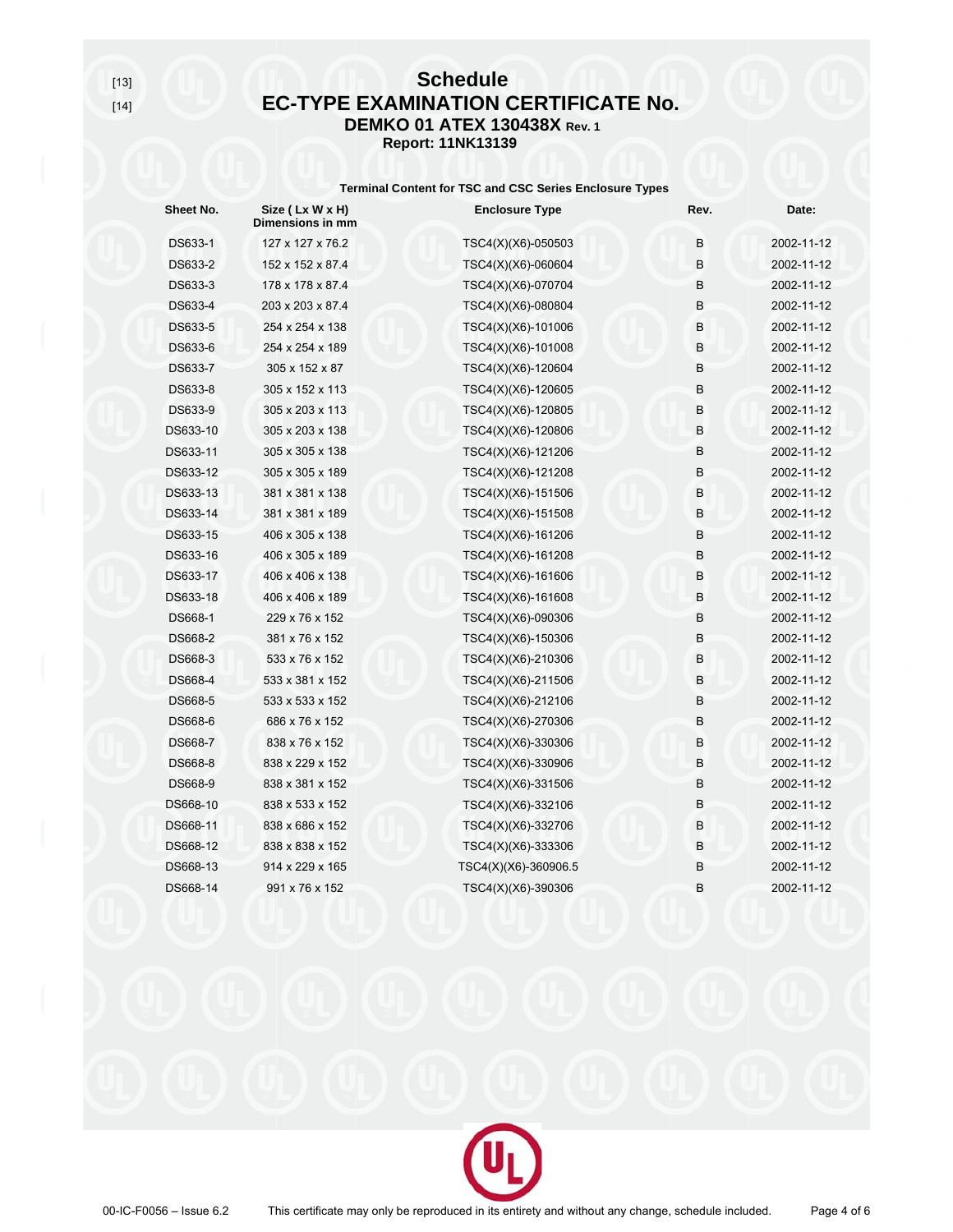$[13]$  $[14]$ 

# **Schedule EC-TYPE EXAMINATION CERTIFICATE No. DEMKO 01 ATEX 130438X Rev. 1 Report: 11NK13139**

## Terminal Content for TSC and CSC Series Enclosure Types (Cont'd)

| Sheet No. | Size (Lx W x H)<br>Dimensions in mm | <b>Enclosure Type</b> | Rev.    | Date:      |
|-----------|-------------------------------------|-----------------------|---------|------------|
| DS668-15  | 991 x 229 x 152                     | TSC4(X)(X6)-390906    | B       | 2002-11-12 |
| DS668-16  | 1753 x 229 x 152                    | TSC4(X)(X6)-391506    | B       | 2002-11-12 |
| DS668-17  | 991 x 533 x 152                     | TSC4(X)(X6)-392106    | B       | 2002-11-12 |
| DS668-18  | 991 x 686 x 152                     | TSC4(X)(X6)-392706    | $\sf B$ | 2002-11-12 |
| DS668-19  | 991 x 838 x 152                     | TSC4(X)(X6)-393306    | B       | 2002-11-12 |
| DS668-20  | 991 x 991 x 152                     | TSC4(X)(X6)-393906    | B       | 2002-11-12 |
| DS668-21  | 1143 x 76 x 152                     | TSC4(X)(X6)-450306    | B       | 2002-11-12 |
| DS668-22  | 1143 x 229 x 152                    | TSC4(X)(X6)-450906    | B       | 2002-11-12 |
| DS668-23  | 1143 x 838 x 152                    | TSC4(X)(X6)-453306    | В       | 2002-11-12 |
| DS668-24  | 1143 x 991 x 152                    | TSC4(X)(X6)-453906    | B       | 2002-11-12 |
| DS668-25  | 1295 x 76 x 152                     | TSC4(X)(X6)-510306    | B       | 2002-11-12 |
| DS668-26  | 1295 x 229 x 152                    | TSC4(X)(X6)-510906    | B       | 2002-11-12 |
| DS668-27  | 1295 x 381 x 152                    | TSC4(X)(X6)-511506    | B       | 2002-11-12 |
| DS668-28  | 1295 x 533 x 152                    | TSC4(X)(X6)-512106    | B       | 2002-11-12 |
| DS668-29  | 1295 x 686 x 152                    | TSC4(X)((X6)-512706   | B       | 2002-11-12 |
| DS668-30  | 1295 x 838 x 152                    | TSC4(X)(X6)-513306    | B       | 2002-11-12 |
| DS668-31  | 1295 x 991 x 152                    | TSC4(X)(X6)-513906    | B       | 2002-11-12 |
| DS668-32  | 1448 x 76 x 152                     | TSC4(X)(X6)-570306    | B       | 2002-11-12 |
| DS668-33  | 1448 x 229 x 152                    | TSC4(X)(X6)-570906    | B       | 2002-11-12 |
| DS668-34  | 1448 x 381 x 152                    | TSC4(X)(X6)-571506    | B       | 2002-11-12 |
| DS668-35  | 1448 x 533 x 152                    | TSC4(X)(X6)-572106    | B       | 2002-11-12 |
| DS668-36  | 1448 x 686 x 152                    | TSC4(X)(X6)-572706    | В       | 2002-11-12 |
| DS668-37  | 1448 x 838 x 152                    | TSC4(X)(X6)-573306    | B       | 2002-11-12 |
| DS668-38  | 1448 x 991 x 152                    | TSC4(X)(X6)-573906    | B       | 2002-11-12 |
| DS668-39  | 1600 x 76 x 152                     | TSC4(X)(X6)-630306    | B       | 2002-11-12 |
| DS668-40  | 1600 x 229 x 152                    | TSC4(X)(X6)-630906    | B       | 2002-11-12 |
| DS668-41  | 1600 x 381 x 152                    | TSC4(X)(X6)-631506    | $\sf B$ | 2002-11-12 |
| DS668-42  | 1600 x 533 x 152                    | TSC4(X)(X6)-632106    | B       | 2002-11-12 |
| DS668-43  | 1600 x 838 x 152                    | TSC4(X)(X6)-633306    | B       | 2002-11-12 |
| DS668-44  | 1600 x 991 x 152                    | TSC4(X)(X6)-633906    | B       | 2002-11-12 |
| DS668-45  | 1753 x 76 x 152                     | TSC4(X)(X6)-690306    | B       | 2002-11-12 |
| DS668-46  | 991 x 381 x 152                     | TSC4(X)(X6)-690906    | B       | 2002-11-12 |
| DS668-47  | 1753 x 381 x 152                    | TSC4(X)(X6)-691506    | В       | 2002-11-12 |
| DS668-48  | 1753 x 533 x 152                    | TSC4(X)(X6)-692106    | В       | 2002-11-12 |
| DS668-49  | 1753 x 686 x 152                    | TSC4(X)(X6)-692706    | B       | 2002-11-12 |
| DS668-50  | 1753 x 838 x 152                    | TSC4(X)(X6)-693306    | B       | 2002-11-12 |
| DS668-51  | 1753 x 991 x 152                    | TSC4(X)(X6)-693906    | B       | 2002-11-12 |
| DS668-52  | 1829 x 229 x 165                    | TSC4(X)(X6)-720906    | В       | 2002-11-12 |
| DS668-53  | 1829 x 305 x 152                    | TSC4(X)(X6)-721206    | B       | 2002-11-12 |
|           |                                     |                       |         |            |